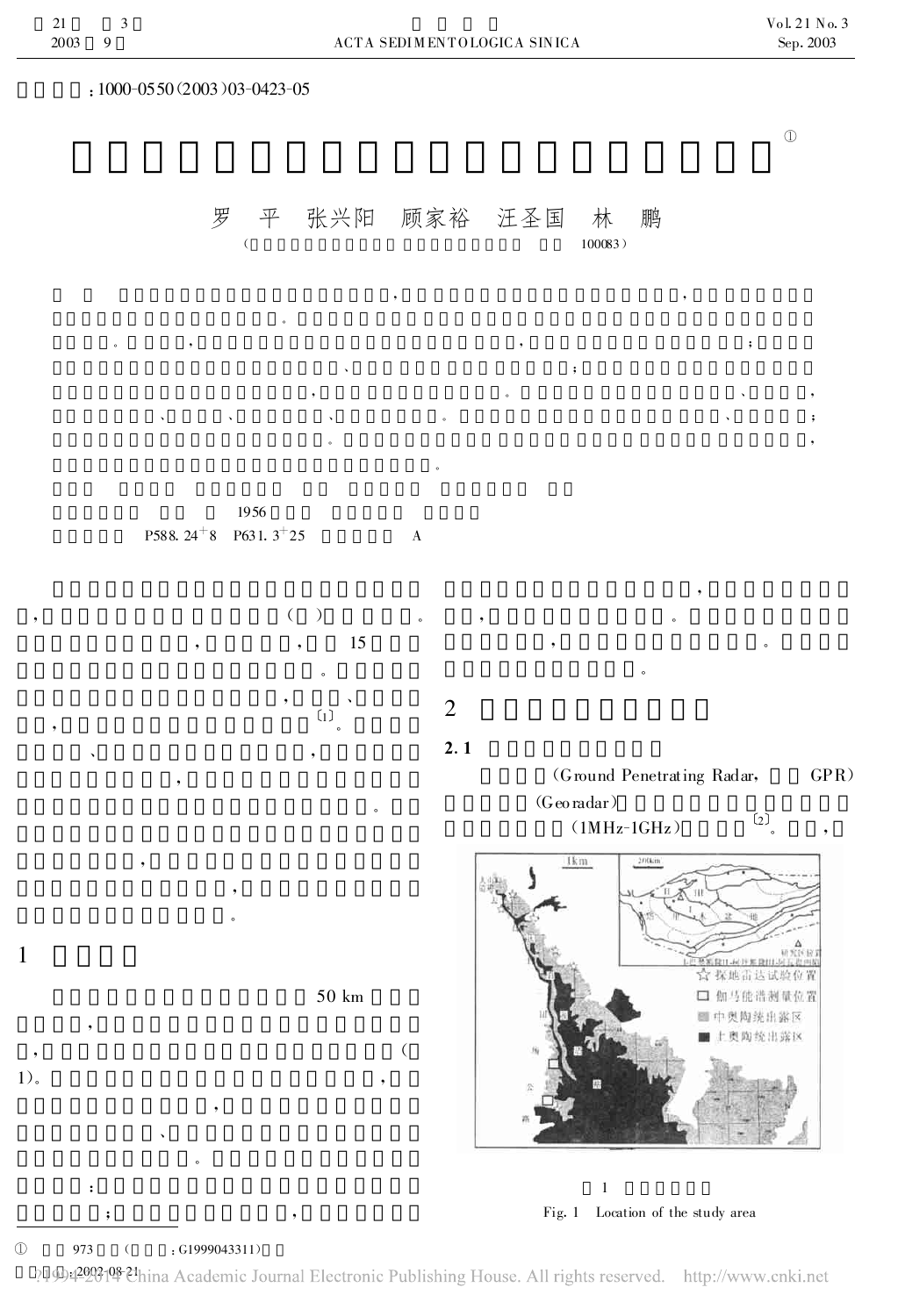

, 。 。





A.  $100M$  Hz B.  $500M$  Hz

## Fig .2 Characteristics of reefs in ground penetrating radar profiles

?1994-2014 China Academic Journal Electronic Publishing House. All rights reserved. http://www.cnki.net

2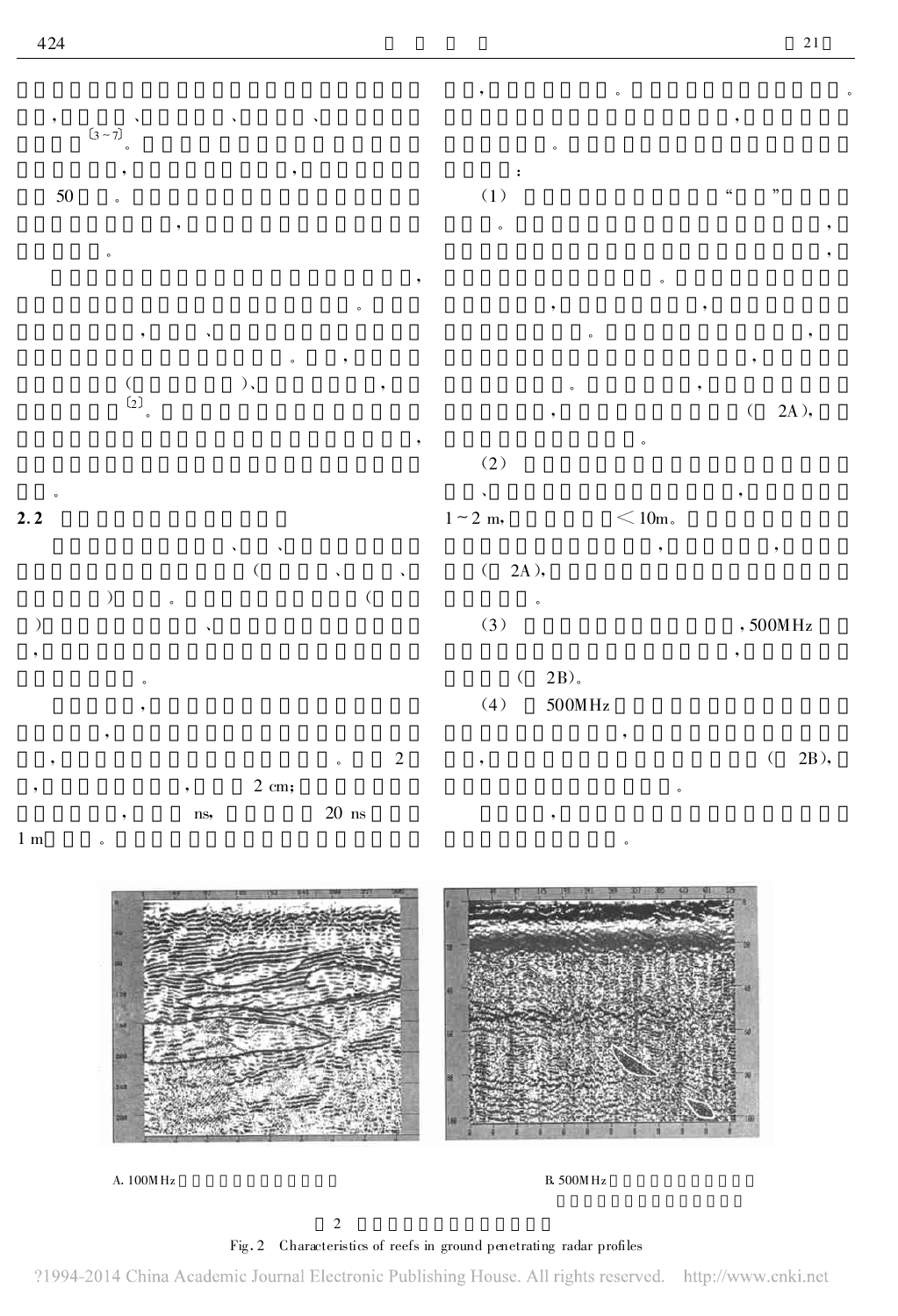

| Table 1 Gamma ray values of different lithology in outcrops of the study area |        |       |        |        |
|-------------------------------------------------------------------------------|--------|-------|--------|--------|
|                                                                               | /100s) | 100s  | /100s) | /100s) |
| (13)<br>$\lambda$                                                             | 380.3  | 105.3 | 28.1   | 43.9   |
| (21)<br>$\checkmark$                                                          | 452.0  | 117.4 | 32.1   | 43.0   |
| (25)                                                                          | 457.7  | 123.1 | 31.7   | 50.8   |
| (21)                                                                          | 539.9  | 142.2 | 34.6   | 63.4   |
| (9)                                                                           | 551.0  | 148.0 | 38.8   | 69.0   |
| (42)                                                                          | 572.7  | 159.8 | 39.1   | 66.5   |
| (3)                                                                           | 1119.7 | 273.7 | 79.7   | 140.0  |





(3)

( 3 ⑤ )。

, , ; , , , where  $\alpha$  is a set of  $\alpha$  is a set of  $\alpha$ 

。

1



, , , where  $\alpha$  is a set of  $\alpha$  , where  $\alpha$  $\sim$ 

, where  $\mathbf{r}$  is the set of  $\mathbf{r}$  is the set of  $\mathbf{r}$ 



 $3.2$ 46 、 48 No.4 valley of western Daw uzitag e Mountain Fig.3 Gamma-ray spectral curves of Yijianfang Formation in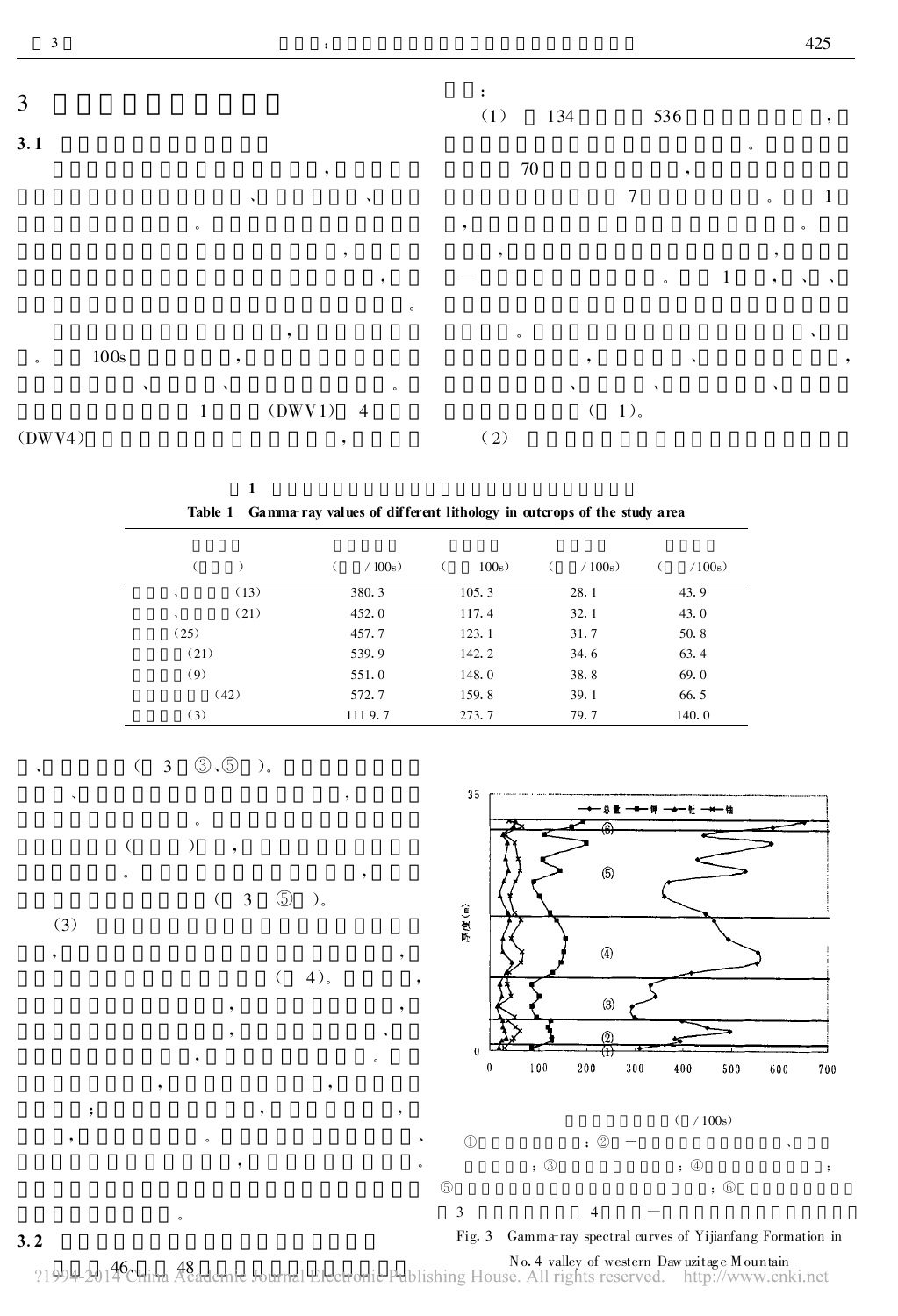





 $\overline{\phantom{a}}$ 

。

;

。 ,

, where  $\mathcal{A} = \mathcal{A}$  , where  $\mathcal{A} = \mathcal{A}$  , where  $\mathcal{A} = \mathcal{A}$ 

, where  $\alpha$  , we have the set of  $\alpha$  ,  $\alpha$ 

。 、

4

。



Fig. 5 Reefs and their gamma ray curve characteristics in Lunnan 46, Tarim Basin

。

。

 $($ ).

, where  $\mathbf{r}$  is the set of  $\mathbf{r}$  is the set of  $\mathbf{r}$  is the set of  $\mathbf{r}$ 

, ,

致谢 参加本次野外试验工作的还有中国地质大 学(北京)的曾校丰、邓新生、钱荣毅、王亚军等人,成都 理工大学梁兴中教授提供了伽马能谱仪, 在此一并致 谢。

 $\overline{\phantom{a}}$ 

。

(References)

1 , , . [M] . : , 2001 [Gu Jiayu, Zhou Xingxi, Liu

 $\mathbb D$  .  $-$  .  $\blacksquare$ 

, 1999

。